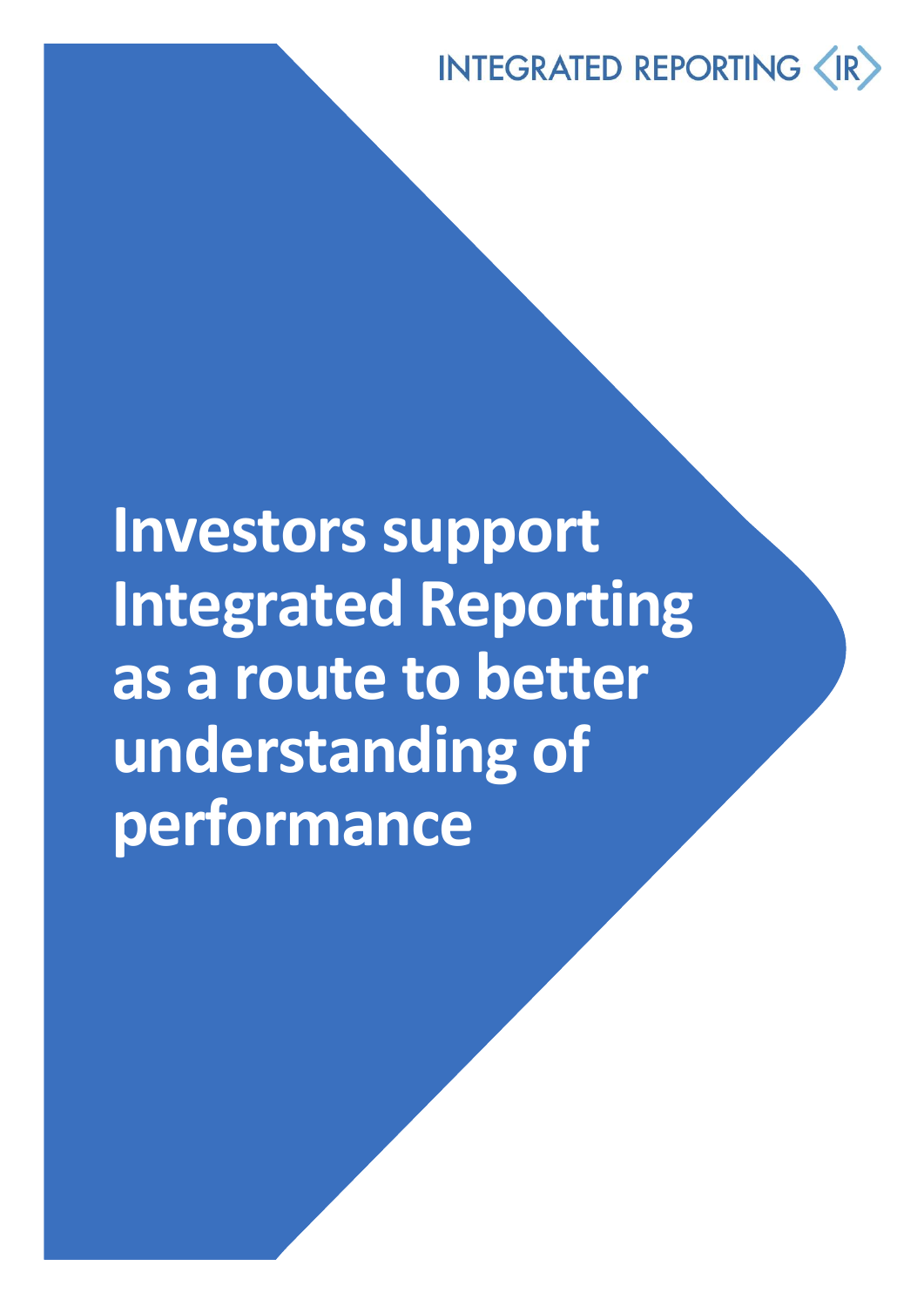**Progressive investors from countries leading practices in corporate reporting have confirmed that their investment processes require information on business models, strategy, and the resources on which these rely. They confirm their belief that better reporting on the key resources of a business, which Integrated Reporting can deliver, is important to their understanding of businesses and their allocation of capital. They also believe that the management processes reflected in this reporting can drive the development of more sustainable and stable businesses in the longer term.** 

Across the world investors say to us that some companies continue to tell them there is no demand for information showing how they manage resources not recognized by financial statements. We believe the investor statement contained herein will help to counter this, and encourage organizations to continue on their path to better reporting on strategy and value creation, based on clear evidence of investor demand. It echoes calls from Larry Fink at BlackRock, Norges Bank Investment Management and ICGN amongst others for better reporting, and the evidence of other initiatives such as FCLT Global and Inclusive Capitalism. This view is also corroborated by surveys such as EY's 2017 survey '*Is your non-financial performance revealing the true value of your business to investors of non-financial reporting'* where 92% of investors agreed with the statement that "Public company CEOs should lay out an explicit strategy each year for long-term value creation and directly affirm that the company's board has agreed it."

We thank our foundation signatories for their insight in assisting with drafting the statement and for their backing. We also ask other forward-looking organizations to support this initiative to help to consolidate the developing consensus for more effective reporting and to integrate it into their investment processes to build more sustainable and stable capital markets.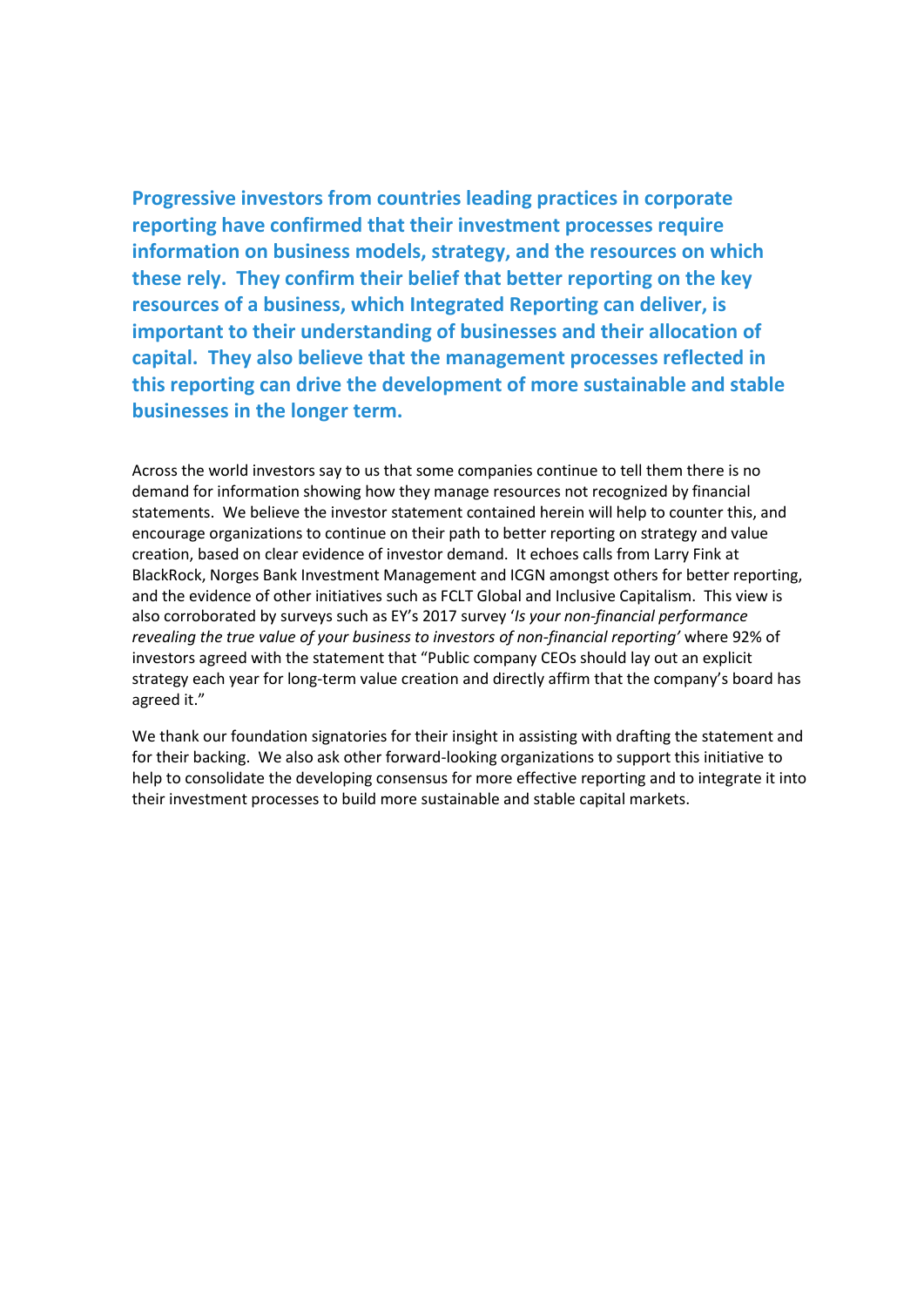## **We, the undersigned, support the statement below. We have made this statement to help companies understand that, if they deliver relevant and useful information, we will use it.**

"As major investors in the world's financial markets, we are fiduciaries for millions of individuals. To perform this role, we need to understand the long-term return prospects of the businesses in which we invest. We need to build a view of how they might perform, both in the short-term and over many years ahead, and to understand the risks they might encounter, not just in the next quarter but over the coming years or decades.

"To do this we need to understand not only their immediate financial performance, but the strategy of the business, the key resources and assets to which it has access and how it intends to maintain access to these resources and maintain or improve its assets.

"This gives rise to a need for businesses to explain their business models and strategies so that we understand how they earn their returns. We need them to tell us about the key resources on which they rely, to understand the cost of maintaining or growing them or, where necessary, of switching to alternatives. We need to understand what they do to maintain their access to those resources, and how they fulfil the needs of their staff or customers.

"Many businesses already do some of this: clearly explaining their business model, their strategy and how this is applied in practice, helping us to understand the key stakeholders on which their business relies, and the utility of the most important assets, including those not visible on the balance sheet.

"We recognise that businesses are under continuing regulatory pressure both in reporting to investors and others, and we support clarity and conciseness in reporting. Nevertheless, better reporting and effective communication of how the business works in the long-term, through Integrated Reporting or other approaches, is valued by us and is important in how we allocate capital.

"We also believe that embedding such practices into the management and reporting of businesses will help to drive improved governance and stewardship practices through more comprehensive identification and management of current and future opportunities and risks. This will help businesses to move the focus on decision-making and capital allocation from the shortterm to the strategic issues, risks and opportunities that determine future performance in the medium and longer term. This shift will facilitate more sustainable development and stable businesses in the longer term and the growth of more transparent and robust capital markets which will benefit us all."

**Aberdeen Standard Investments | Achmea Investment Management Aegon Asset Management | Cbus Super | Eumedion | Evenlode Investment Hermes Investment Management | Martin Currie Investment Management NN Investment Partners | PGGM Investment Management Triodos Investment Management | VicSuper**